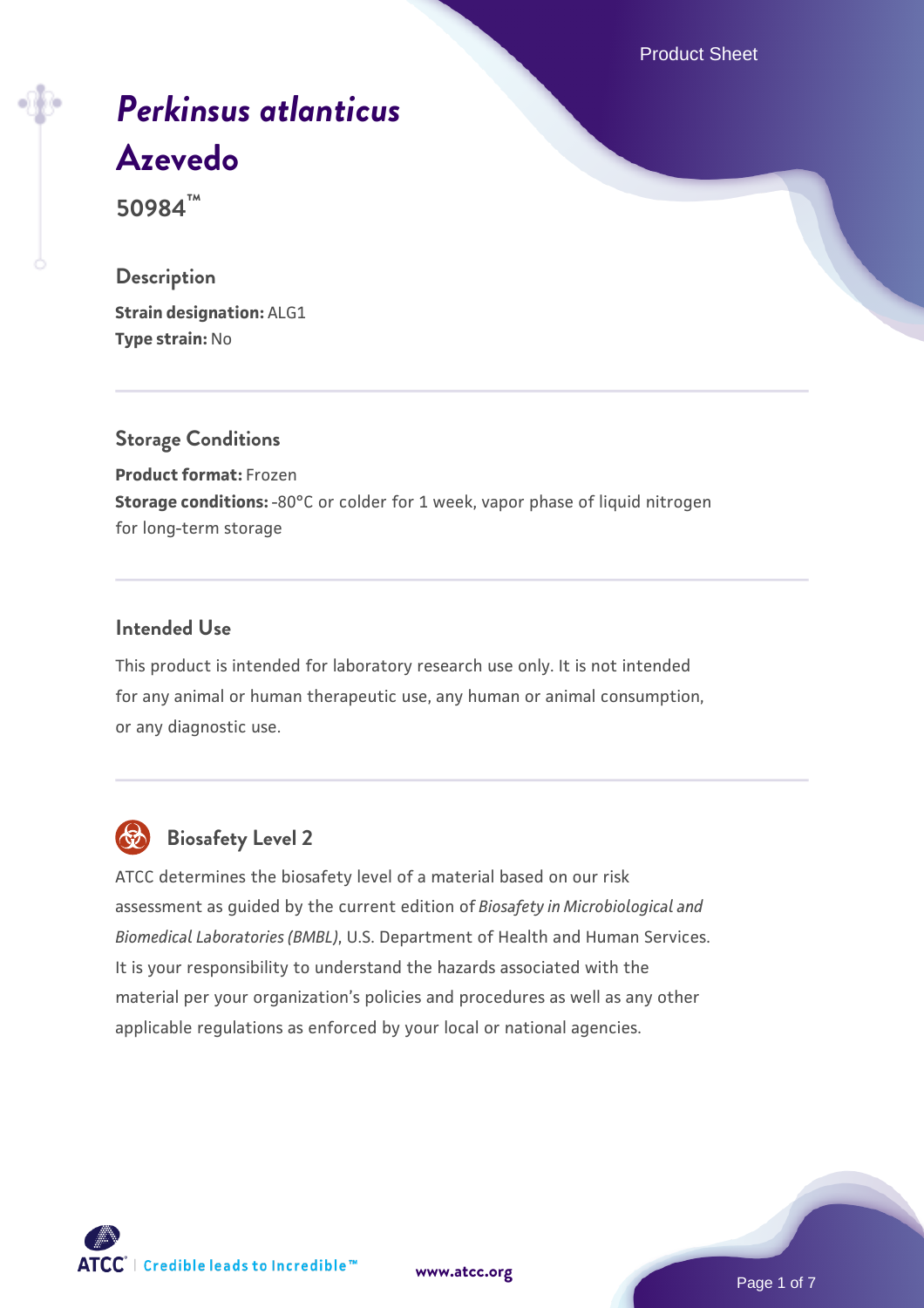# **[Perkinsus atlanticus](https://www.atcc.org/products/50984) [Azevedo](https://www.atcc.org/products/50984)** Product Sheet **50984**

ATCC highly recommends that appropriate personal protective equipment is always used when handling vials. For cultures that require storage in liquid nitrogen, it is important to note that some vials may leak when submersed in liquid nitrogen and will slowly fill with liquid nitrogen. Upon thawing, the conversion of the liquid nitrogen back to its gas phase may result in the vial exploding or blowing off its cap with dangerous force creating flying debris. Unless necessary, ATCC recommends that these cultures be stored in the vapor phase of liquid nitrogen rather than submersed in liquid nitrogen.

# **Certificate of Analysis**

For batch-specific test results, refer to the applicable certificate of analysis that can be found at www.atcc.org.

# **Growth Conditions**

**Medium:**  [ATCC Medium 1886: Perkinsus broth medium](https://www.atcc.org/-/media/product-assets/documents/microbial-media-formulations/atcc-medium-1886.pdf?rev=3f191fd8ade443aca9e8e4826432baa3) [ATCC Medium 2684: DME/F12-3 Growth Medium \(29ppt\)](https://www.atcc.org/-/media/product-assets/documents/microbial-media-formulations/atcc-medium-2684.pdf?rev=559b2e98c15b432880708b8129fe13b6) **Instructions for complete medium:**

**Media:** ATCC Medium 1886

**Alternate Media:** ATCC medium 2684

**Temperature:** 25°C **Culture system:** Axenic

**Handling Procedures**

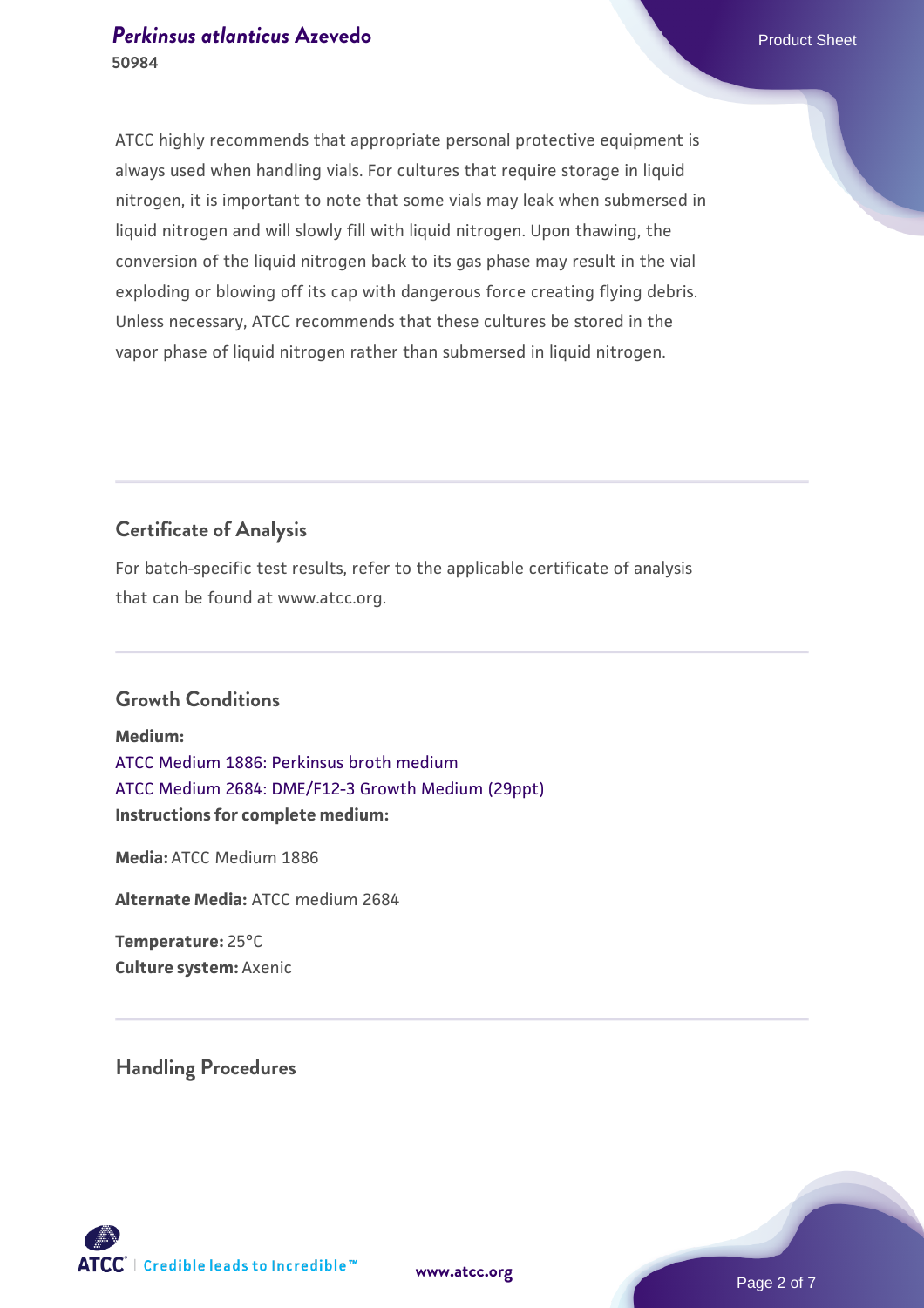#### **Storage and Culture Initiation**

Frozen ampules packed in dry ice should either be thawed immediately or stored in liquid nitrogen. If liquid nitrogen storage facilities are not available, frozen ampules may be stored at or below -70°C for approximately one week. **Do not under any circumstance store frozen ampules at refrigerator freezer temperatures (generally -20°C).** Storage of frozen material at this temperature will result in the death of the culture.

- To thaw a frozen ampule, place in a 35°C water bath, until thawed (2-3 1. min). Immerse the ampule just sufficient to cover the frozen material. Do not agitate the ampule.
- 2. Immediately after thawing, aseptically transfer the entire contents to a T25 culture flask containing 10 ml of ATCC medium 1886.
- 3. Screw the cap on tightly and incubate at 25°C.

#### **Culture maintenance:**

- When the culture is at or near peak density, vigorously agitate the 1. culture.
- 2. Transfer approximately 0.25 ml to a fresh flask containing 10 ml of fresh ATCC medium 1886.
- 3. Screw the caps on tightly and incubate at 25°C.
- 4. Repeat steps 1-3 at 10-14 day intervals.

#### **Cryopreservation:**

- 1. To achieve the best results set up cultures with several different inocula (e.g. 0.25 ml, 0.5 ml, 1.0 ml). Harvest cultures and pool when the culture that received the lowest inoculum is at or near peak density.
- 2. If the cell concentration exceeds the required level do not centrifuge, but adjust the concentration to between  $2 \times 10^6$  and  $2 \times 10^7$  cells/ml with fresh growth medium. If the concentration is too low, centrifuge at 600 x g for 5 min and resuspend the pellet in the volume of fresh medium required to yield the desired concentration.
- While cells are centrifuging prepare a 20% (v/v) solution of sterile 3. DMSO as follows: Add the required volume of DMSO to a glass screwcapped test tube and place it in an ice bath. Allow the DMSO to solidify. Add the required volume of refrigerated medium. Dissolve the DMSO by inverting the tube several times.

\*NOTE: If the DMSO solution is not prepared on ice, an exothermic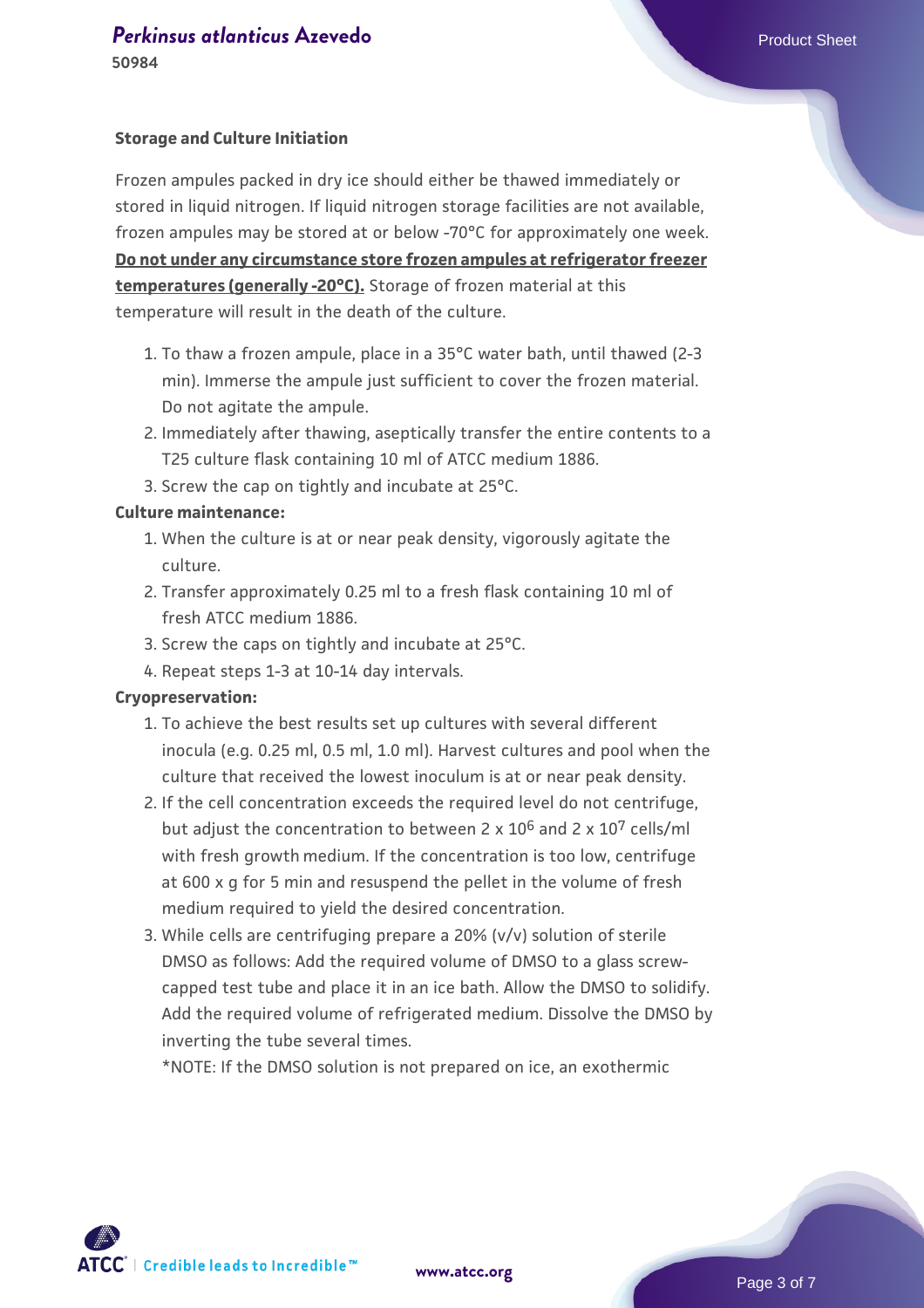reaction will occur that may precipitate certain components of the medium.

- 4. Mix the cell preparation and the DMSO in equal portions. Thus, the final concentration will be between  $10^6$  and  $10^7$  cells/ml and  $10.0\%$  (v/y) DMSO. The time from the mixing of the cell preparation and DMSO stock solution to the start of the freezing process should be no less than 15 min and no longer than 30 min.
- 5. Dispense in 0.5 ml aliquots into 1.0 2.0 ml sterile plastic screw-capped cryules (special plastic vials for cryopreservation).
- 6. Place the vials in a controlled rate freezing unit. From room temperature cool at -1°C/min to -40°C. If the freezing unit can compensate for the heat of fusion, maintain rate at -1°C/min through the heat of fusion. At -40°C plunge into liquid nitrogen. Alternatively, place the vials in a Nalgene 1°C freezing apparatus. Place the apparatus at -80°C for 1.5 to 2 hours and then plunge ampules into liquid nitrogen. (The cooling rate in this apparatus is approximately -1°C/min.)
- The frozen preparations are stored in either the vapor or liquid phase 7. of a nitrogen freezer.
- 8. To establish a culture from the frozen state place an ampule in a water bath set at 35°C (2-3 min). Immerse the vial just sufficient to cover the frozen material. Do not agitate the vial.
- 9. Immediately after thawing, aseptically remove the contents of the ampule and inoculate into 10 ml of fresh ATCC medium 1886 in a T-25 tissue culture flask. Incubate at 25°C.

# **Material Citation**

If use of this material results in a scientific publication, please cite the material in the following manner: *Perkinsus atlanticus* Azevedo (ATCC 50984)

#### **References**

References and other information relating to this material are available at www.atcc.org.

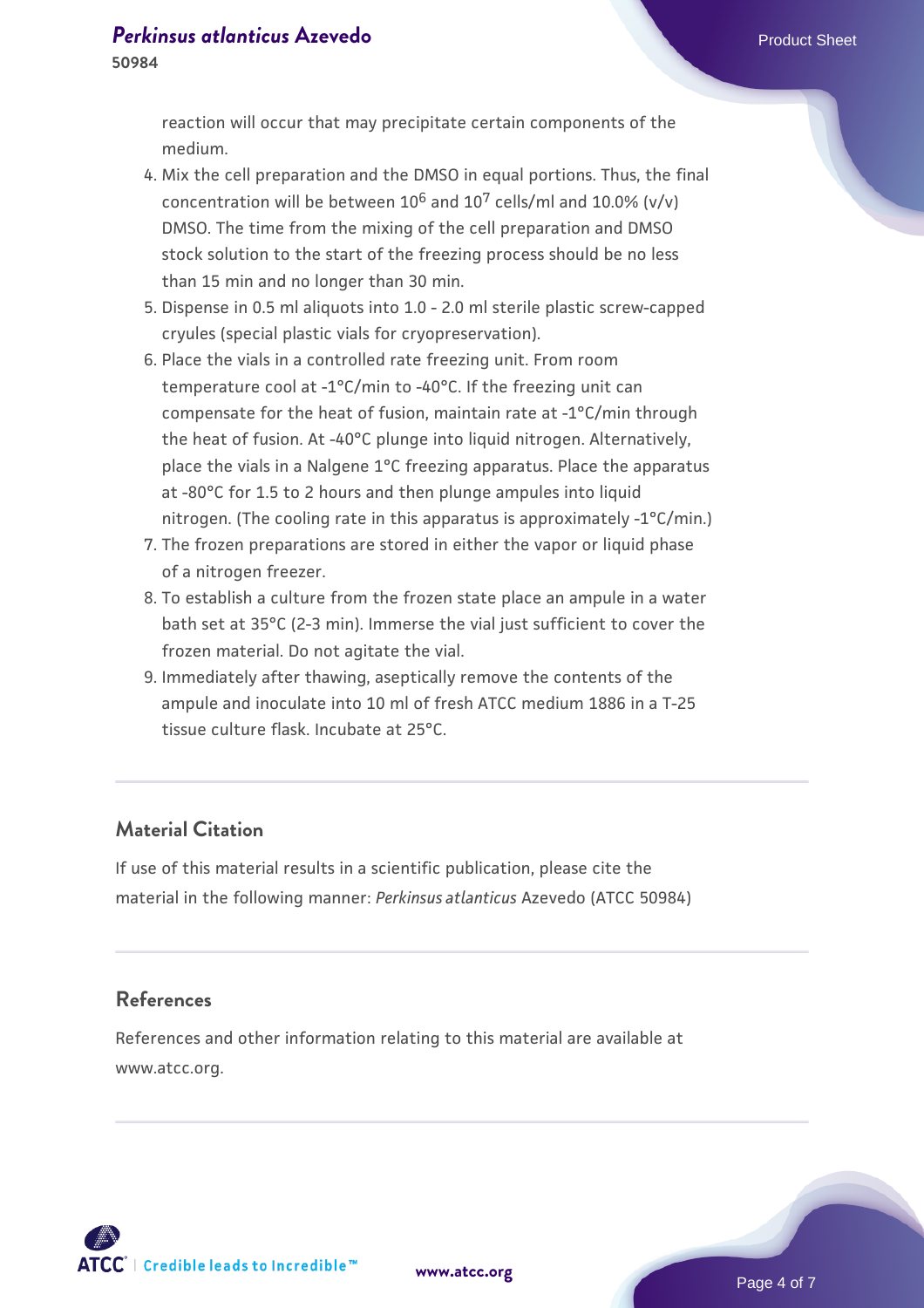#### **Warranty**

The product is provided 'AS IS' and the viability of ATCC® products is warranted for 30 days from the date of shipment, provided that the customer has stored and handled the product according to the information included on the product information sheet, website, and Certificate of Analysis. For living cultures, ATCC lists the media formulation and reagents that have been found to be effective for the product. While other unspecified media and reagents may also produce satisfactory results, a change in the ATCC and/or depositor-recommended protocols may affect the recovery, growth, and/or function of the product. If an alternative medium formulation or reagent is used, the ATCC warranty for viability is no longer valid. Except as expressly set forth herein, no other warranties of any kind are provided, express or implied, including, but not limited to, any implied warranties of merchantability, fitness for a particular purpose, manufacture according to cGMP standards, typicality, safety, accuracy, and/or noninfringement.

### **Disclaimers**

This product is intended for laboratory research use only. It is not intended for any animal or human therapeutic use, any human or animal consumption, or any diagnostic use. Any proposed commercial use is prohibited without a license from ATCC.

While ATCC uses reasonable efforts to include accurate and up-to-date information on this product sheet, ATCC makes no warranties or representations as to its accuracy. Citations from scientific literature and patents are provided for informational purposes only. ATCC does not warrant that such information has been confirmed to be accurate or complete and the customer bears the sole responsibility of confirming the accuracy and completeness of any such information.

This product is sent on the condition that the customer is responsible for and assumes all risk and responsibility in connection with the receipt, handling,



**[www.atcc.org](http://www.atcc.org)**

Page 5 of 7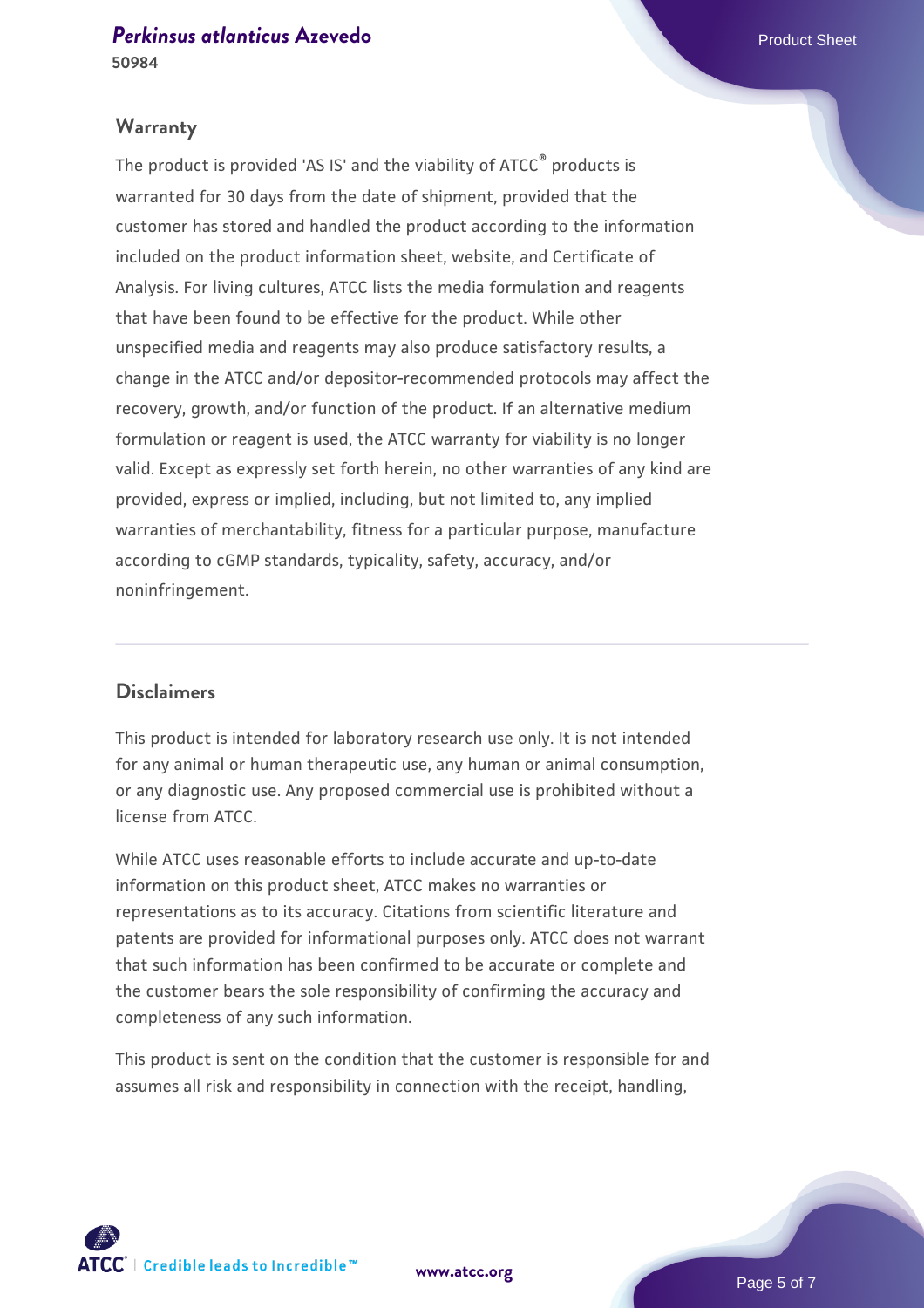storage, disposal, and use of the ATCC product including without limitation taking all appropriate safety and handling precautions to minimize health or environmental risk. As a condition of receiving the material, the customer agrees that any activity undertaken with the ATCC product and any progeny or modifications will be conducted in compliance with all applicable laws, regulations, and guidelines. This product is provided 'AS IS' with no representations or warranties whatsoever except as expressly set forth herein and in no event shall ATCC, its parents, subsidiaries, directors, officers, agents, employees, assigns, successors, and affiliates be liable for indirect, special, incidental, or consequential damages of any kind in connection with or arising out of the customer's use of the product. While reasonable effort is made to ensure authenticity and reliability of materials on deposit, ATCC is not liable for damages arising from the misidentification or misrepresentation of such materials.

Please see the material transfer agreement (MTA) for further details regarding the use of this product. The MTA is available at www.atcc.org.

#### **Copyright and Trademark Information**

© ATCC 2021. All rights reserved.

ATCC is a registered trademark of the American Type Culture Collection.

# **Revision**

This information on this document was last updated on 2021-05-19

# **Contact Information**

ATCC 10801 University Boulevard Manassas, VA 20110-2209 USA